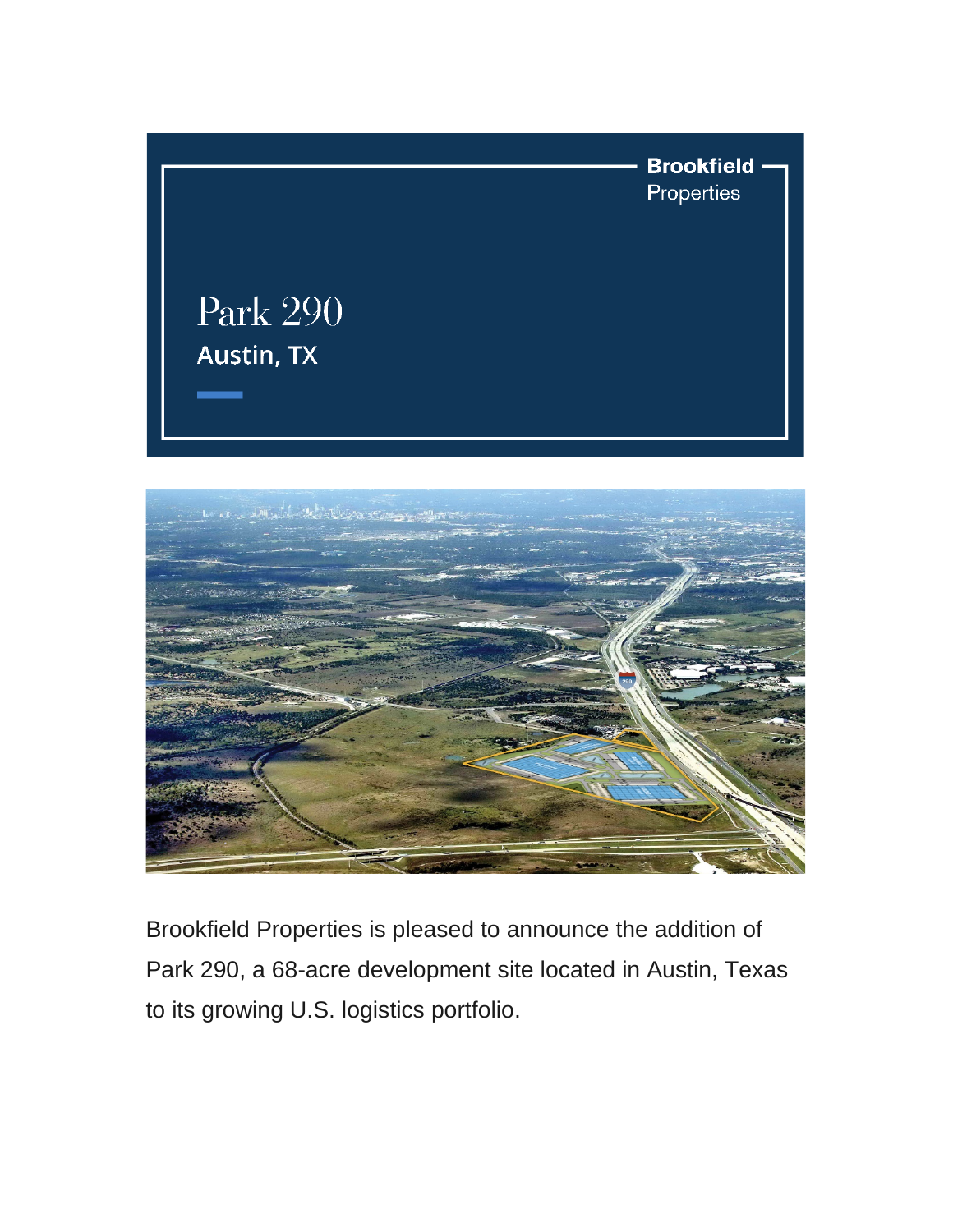Located in Austin's Northeast submarket, Brookfield Properties will develop a Class-A logistics park totaling 826,000 square feet. The two-phase development will include four LEEDcertified distribution buildings featuring 28-36' clear heights, flexible divisibility, and ample car and trailer parking to accommodate tenants from 30,000 to 315,000 square feet. Park 290 provides users with modern building features, access to an extensive labor pool, excellent visibility and access to Highway 290. The site will be available for build-to-suit users until construction commences in the second half of 2021.

"We are thrilled to continue the growth of our development platform in the dynamic Austin market. The vibrant economy and rapidly growing population provide an attractive opportunity to serve a diverse and growing tenant base."

- Connor Tamlyn, VP - Development